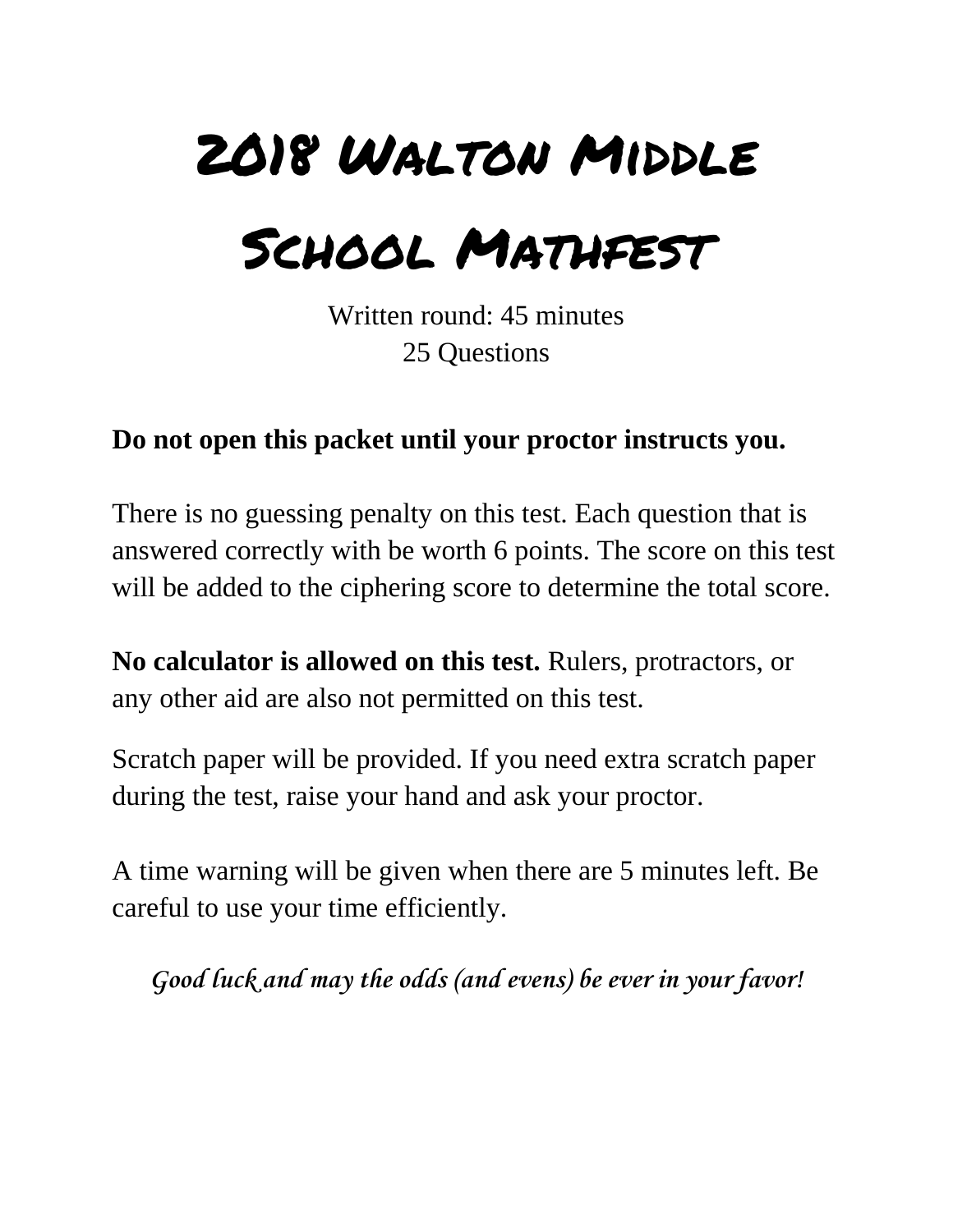- 1. Kerry slept for 6 hours and 115 minutes. How many hours did he sleep?
	- a. 6 11/12 hours
	- b. 7 11/12 hours
	- c. 7 3/20 hours
	- d. 6 3/20 hours
	- e. None of the above
- 2. Bret rolls two standard 6-sided dice. What is the probability that the sum of the two numbers he rolls is at least 10?
	- a. 1/12
	- b. 5/36
	- c. 1/6
	- d. 5/6
	- e. 1/18
- 3. Samantha wants to buy snacks at the zoo. The ticket to get into the zoo costs \$15, and each snack costs \$3.50 each. If Samantha has \$30, and she must purchase ticket to get into the zoo, what is the maximum number of snacks can she buy?
	- a. 7
	- b. 6
	- c. 5
	- d. 4
	- e. 3
- 4. September 29, 2018 is a Saturday. What day of the week will September 30, 2020 be?
	- a. Sunday
	- b. Monday
	- c. Tuesday
	- d. Wednesday
	- e. Thursday
- 5. Let  $(x, y)$  be the solution to the system of equations  $5x + 2y = 10$  and  $-y x$  $= -2$ . What is  $x + y$ ?
	- a. 1
	- b. 0
	- c.  $-1$
	- d.  $-2$
	- e. None of the above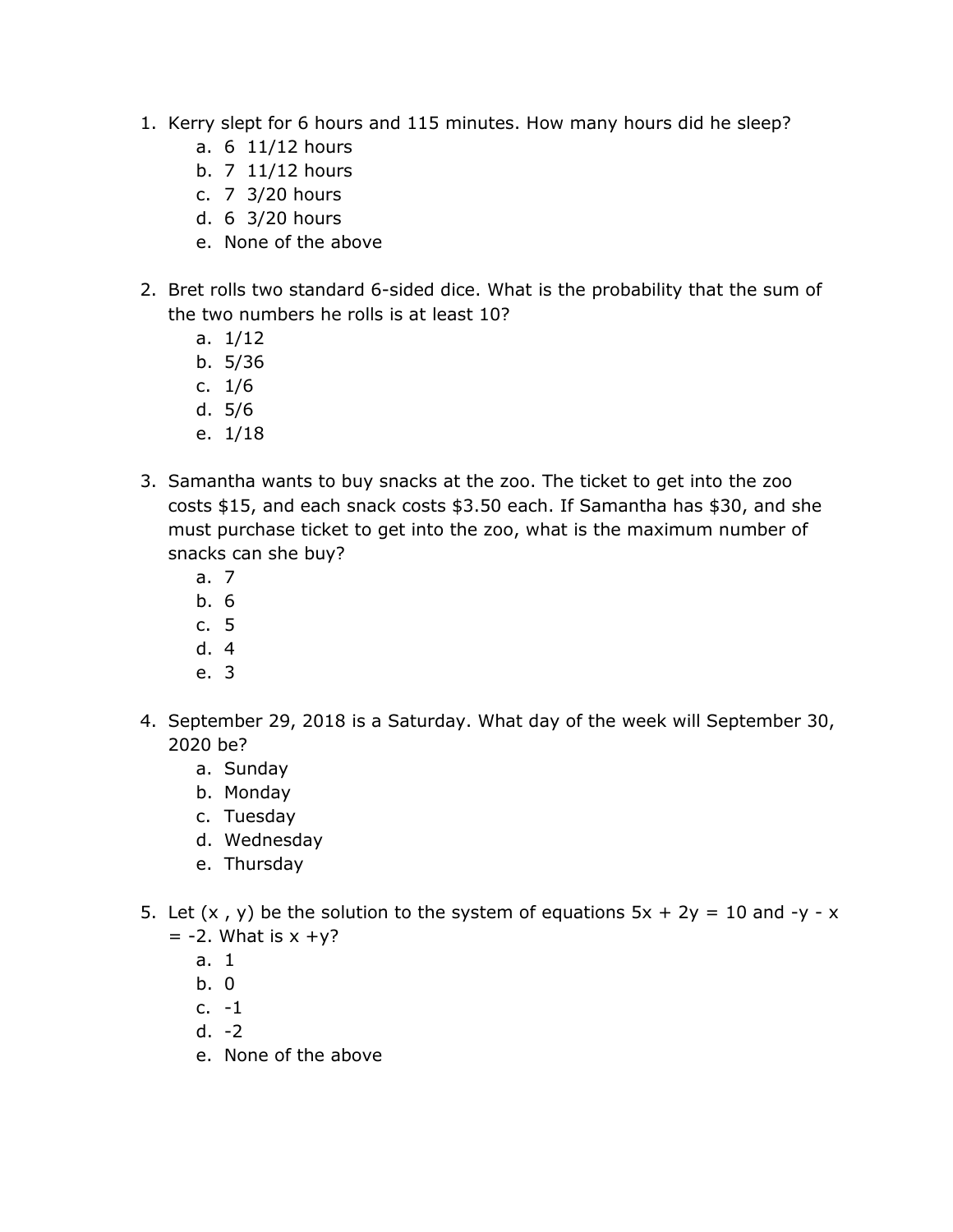- 6. How many distinct factors does 60 have?
	- a. 12
	- b. 10
	- c. 8
	- d. 6
	- e. None of the above
- 7. How many different ways can Maggie order 5 distinct books on a bookshelf?
	- a. 5
	- b. 120
	- c. 32
	- d. 60
	- e. None of the above
- 8. A triangle ABC has integer side lengths x and 2x. What is the maximum integer value of the last side if the perimeter is equal to 59?
	- a. 56
	- b. 29
	- c. 14
	- d. Not enough information
	- e. None of the above
- 9. The product of three consecutive integers is 2184. What is the sum of the 3 consecutive integers?
	- a. 39
	- b. 36
	- c. 33
	- d. 30
	- e. None of the above
- 10. Amanda can finish a test in 30 minutes. Alice can finish the same test in 45 minutes. If both Amanda and Alice work together, how long will it take them to finish the test?
	- a. 20 minutes
	- b. 19 minutes
	- c. 18 minutes
	- d. 17 minutes
	- e. None of the above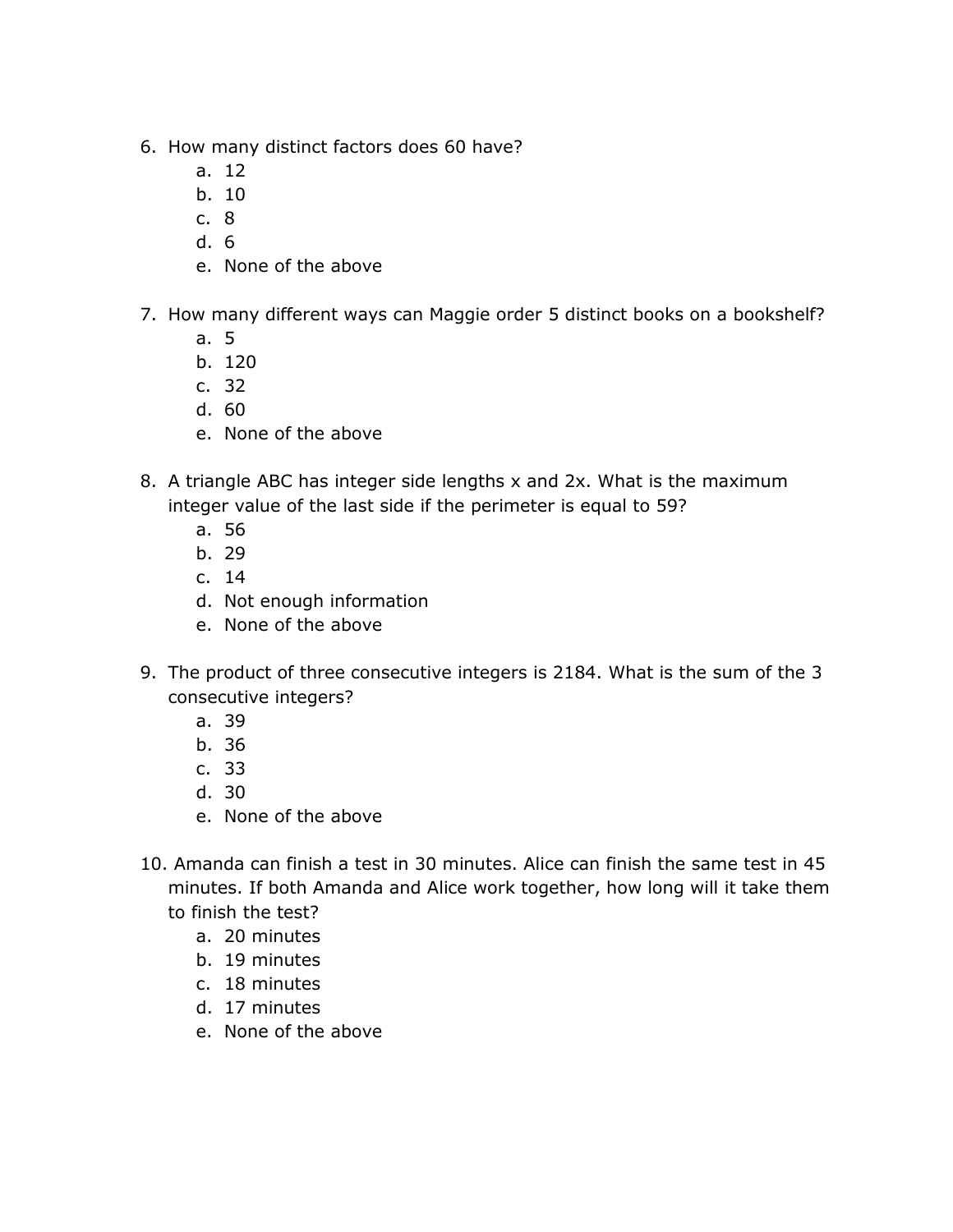11. Let N be the smallest number with the following properties:

- N is a perfect square
- N has 9 distinct factors
- N is not divisible by 6

What is N?

- a. 100
- b. 196
- c. 225
- d. 144
- e. None of the above
- 12. 38! (or 38 factorial) is shorthand notation used to represent

38\*37\*36\*...\*3\*2\*1 (where \* means multiplication). Exactly, how many zeros are at the end of 38! ?

- a. 8
- b. 7
- c. 6
- d. 5
- e. 4

13. How many distinct diagonals does a regular dodecagon have?

- a. 54
- b. 55
- c. 64
- d. 108
- e. None of the above
- 14. The greatest common factor of two numbers is 30. The least common multiple of those same two numbers is 630. What is the product of the two numbers?
	- a. 21
	- b. 18900
	- c. 18000
	- d. 600
	- e. None of the above
- 15. What is the unit's digit of 2018<sup>2020</sup>?
	- a. 8
	- b. 4
	- c. 2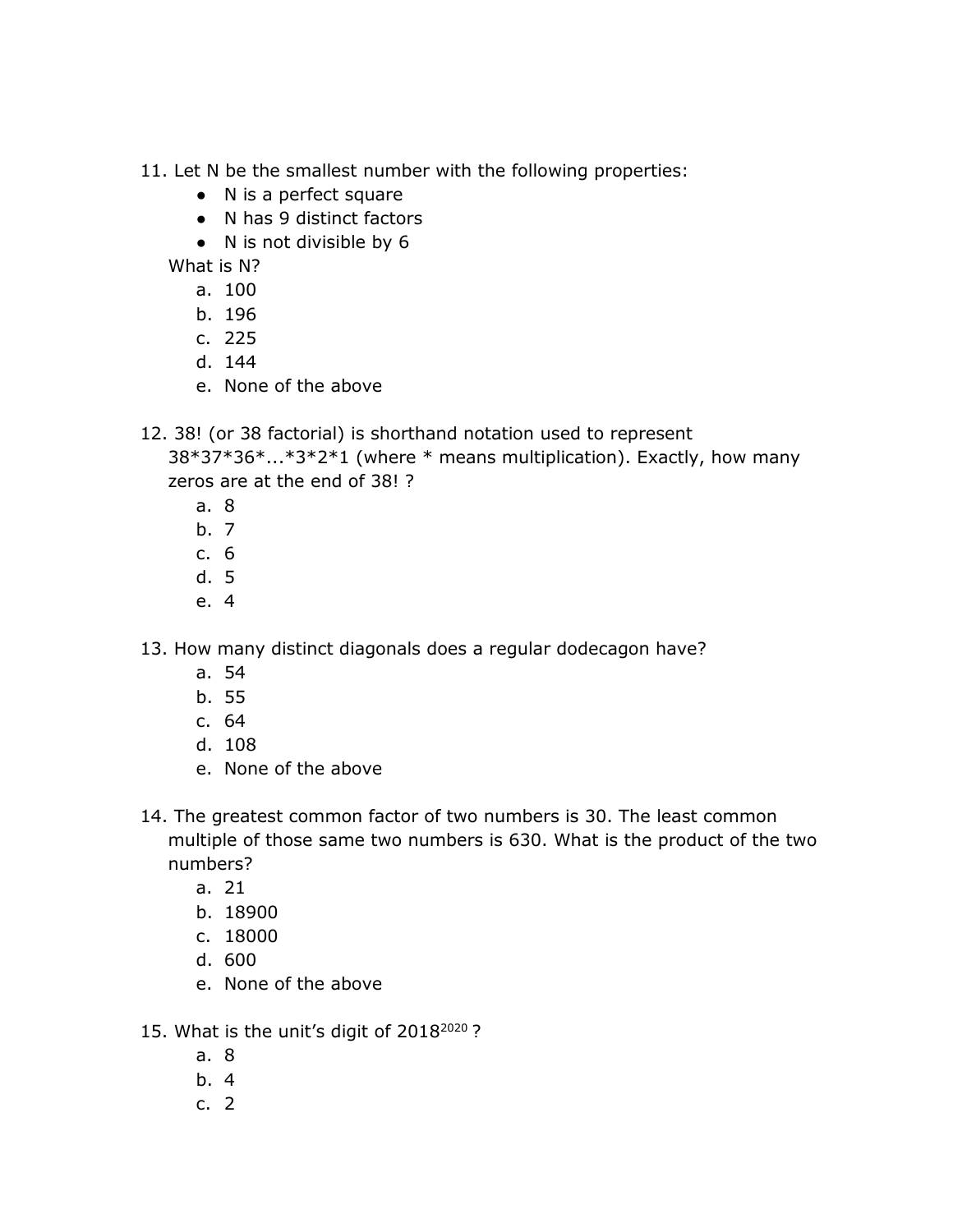- d. 6
- e. None of the above
- 16. A rectangle has a length that is 2 units less than 3 times greater than its width. A square has an area that is 84 units more than the area of the rectangle. If the diagonal of the square is *10*√*2*, what is the width of the rectangle?
	- a. Not possible
	- b. 8/3
	- c. 3
	- d. 10/3
	- e. None of the above
- 17. Three fair 6-sided dice are rolled. What is the expected value of the sum of the three numbers that face up?
	- a. 7
	- b. 9
	- c. 14
	- d. 18
	- e. None of the above
- 18. What is the area of the quadrilateral with vertices  $(2,0)$ ,  $(1,8)$ ,  $(-4,0)$ , and  $(1, -64)$ ?
	- a. 72
	- b. 144
	- c. 216
	- d. 432
	- e. None of the above
- 19. Simplify the expression  $(\Box^2 - 1)$   $(\Box^3 + 2\Box^2 + 2\Box + 1)$  $\overbrace{(\Box^3 - 1)(\Box + 1)^2}^2$ . a.  $x^2 + 1$ b.  $x^2 - 1$ c. x - 1 d.  $x + 1$ e. 1
- 20. Prowlong the fast cat takes the same amount of time to walk 5 miles and run 10 miles. If Prowlong runs at 5 miles per hour faster than he walks, then how many minutes does it take him to walk 15 miles?

a. 180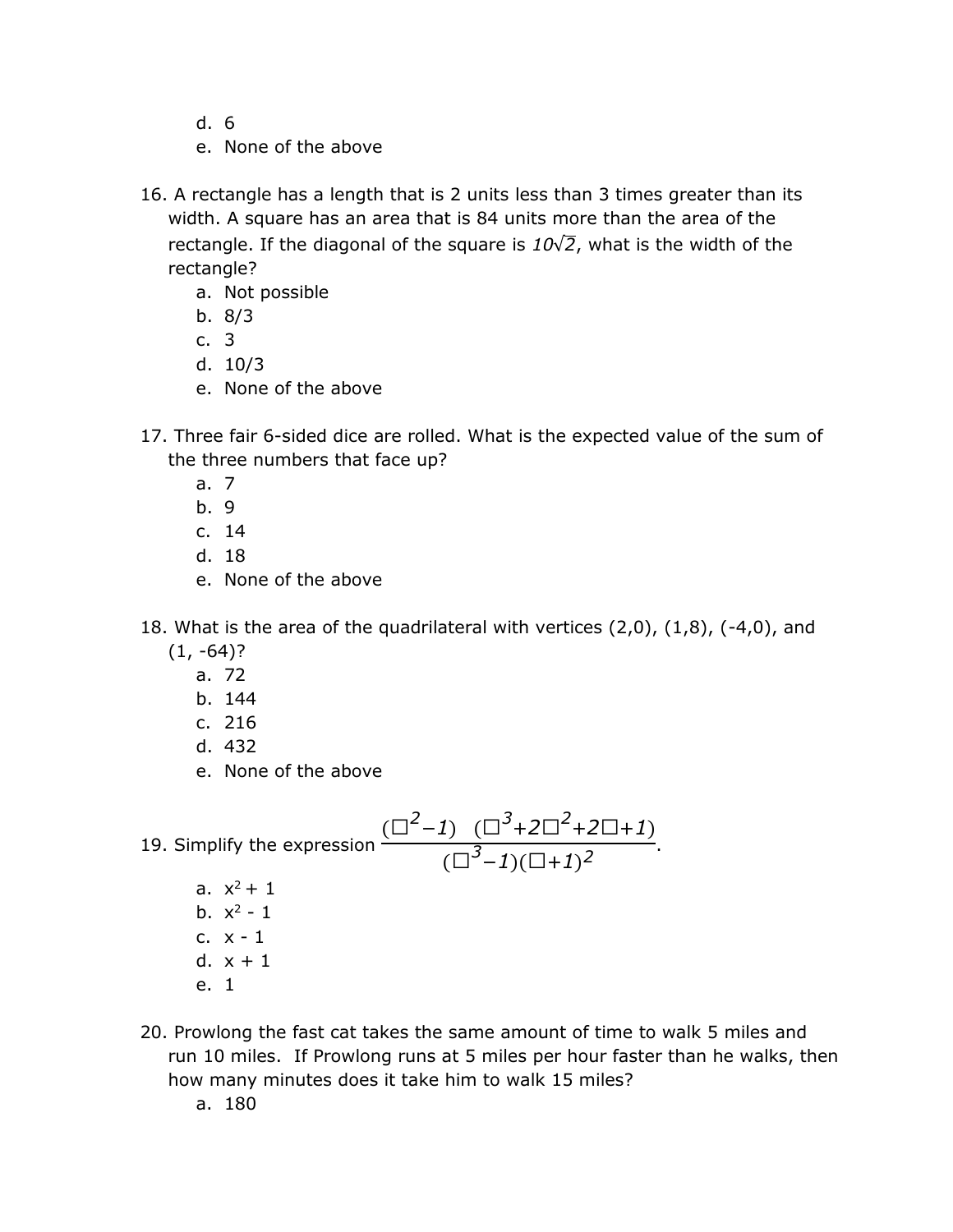- b. 120
- c. 60
- d. 30
- e. None of the above

21. If  $\square = \sqrt{-1}$ , then which of the following does  $\square^{2018}$ equal?

- a.  $\square$
- b.  $-\Box$
- c. 1
- d. -1
- e. None of the above

22. If *r* and *s* are the roots of the  $\square(\square) = \square^2 - 10\square + 18$ , then what is  $\square - \square$ ?

a. √*7 2* b. *11 2* c. *3*√*3* d. 5 e. *2*√*7*

23. How many three-digit numbers are divisible by their hundreds digit?

- a. 240
- b. 280
- c. 320
- d. 360
- e. None of the above
- 24. Equilateral triangle □□□is rotated 60<sup>°</sup> about its center to form triangle□<sup>'□'</sup>. What is the area of the intersection of the two triangles if the circumradius of triangle  $\square \square \square$  is 1?
	- a.  $\frac{1}{2}$ *2*
	- b. 1
	- c. √*3 2*
	- d. √*3*
	- e. None of the above
- 25. How many ways are there to split the letters in "waltonmathfest" into 3 "words" where each "word" must have at least length 1 and must contain a vowel (order of the words matters too)?